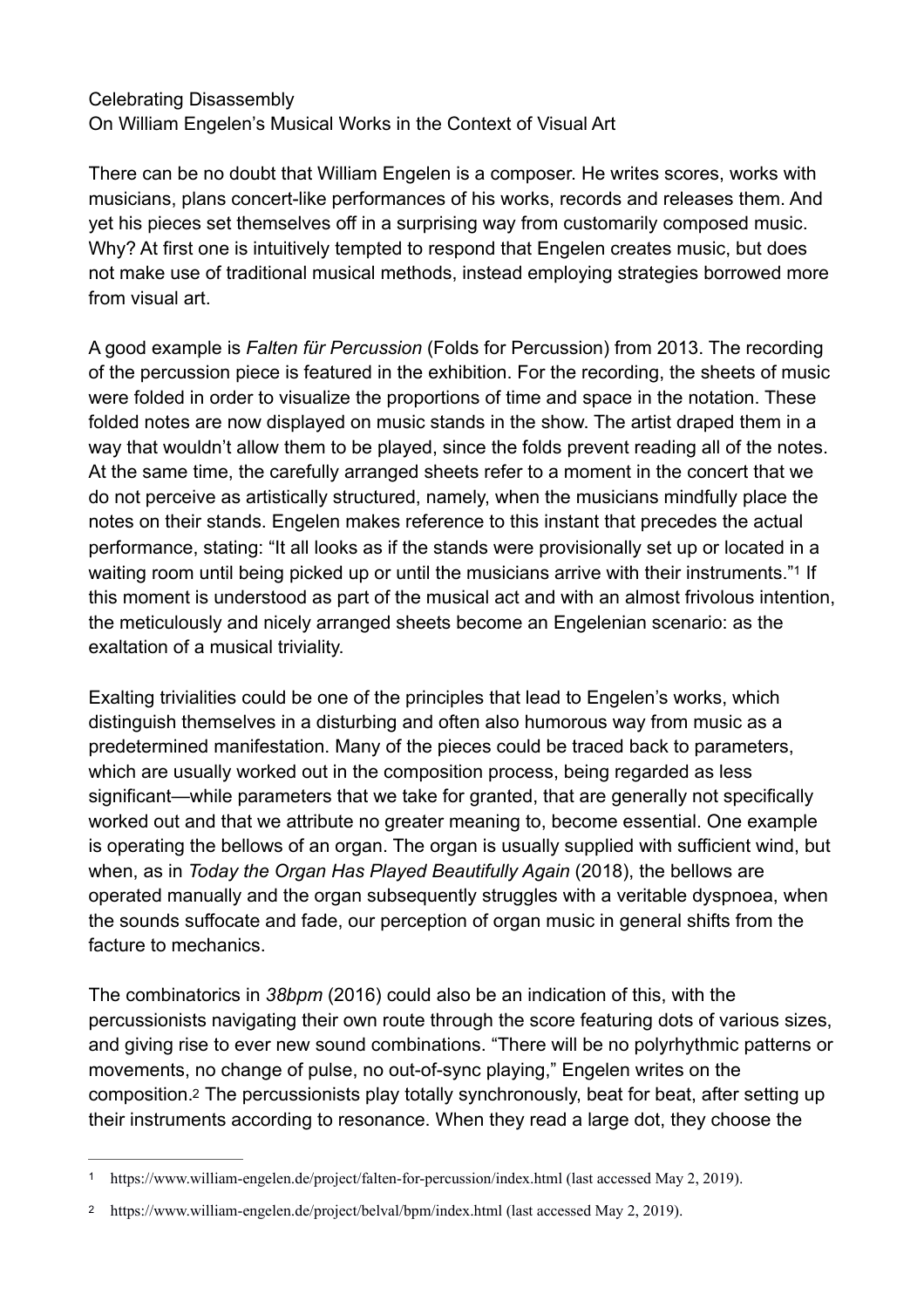instrument with the longest resonance, while a small dot signals one with a correspondingly shorter resonance. It is not that Engelen had not composed the piece in a traditional sense as well: He wrote a score, developed a course, and defined the frame for the performance. Yet he dispenses with many common aspects of percussion music, including polyrhythm, changes in tempo and synchronization. As a listener, one figures out the principle according to which sounds are only played in unison and based on a predetermined temporal pattern, that is the tempo of 38 bpm (beats per minute). Then something wonderful happens. One suddenly concentrates on entirely different aspects of the music: the timbre and the decaying resonance of each instrument. This shift in listening makes us realign not only our ears but also the way we conceive music.

Another example: The private lives of the musicians do not play a role when they perform on stage, where their personalities disappear behind the music. But when the composer asks the musicians to give him detailed daily routines and then sets them to music, aspects of these personalities are revealed in the music. This is the case in Engelen's *Verstrijken voor ensemble* (Verstrijken for Ensemble), which has been performed at a number of museums since 2008.

Rehearsals are usually not public either, but take place behind closed doors. The perfection of the concert then frequently obscures the arduous origination process. But when rehearsals are held in the museum as part of the exhibition, like in the frame of the solo show *32 bpm* at the Kunsthalle Mannheim, this aspect of the musicians' lives also becomes the subject of artistic contemplation.

Alongside the individual parameters that Engelen works out or deliberately refuses to work out, it is frequently the framing of the performance that lends his works their unique character. The fact that his music is played rather seldom in concert halls is significant in two respects. On the one hand, it indicates that Engelen and the way he understands music are perceived outside of the music scene, and that he seeks this openness. His pieces are presented and performed in museums and galleries, in public spaces and other non-art-specific locations: in a Cologne allotment-garden area, in the city garden in Aachen, in a blast furnace of a steel plant in Luxembourg. Sometimes, the musicians open a window and play to the street, with the audience sitting on chairs in front of the building façade. The works are conceived with regard to the site. Engelen explains that he derives the parameters of his compositions from the respective locations. This can be comprehended quite well in cases when a work is performed in a different space and is thus lent a new shape. To take the acoustic conditions of the atrium of the Kunsthalle Mannheim into account, *38 bpm* now became *32 bpm*, a slower piece, then, that additionally works with more resonant instruments than the predecessor, including tubular bells and Indonesian gamelans. The music auscultates its space. The venue of the performance manifests itself in the sound. The space carries the music, the music carries the space.

On the other hand there is also another, related reason why the works do not resound in a concert hall. For only by decontextualizing aspects of the musical act does Engelen reveal them. The concert hall obscures the numerous ritual acts, since it is conceived with them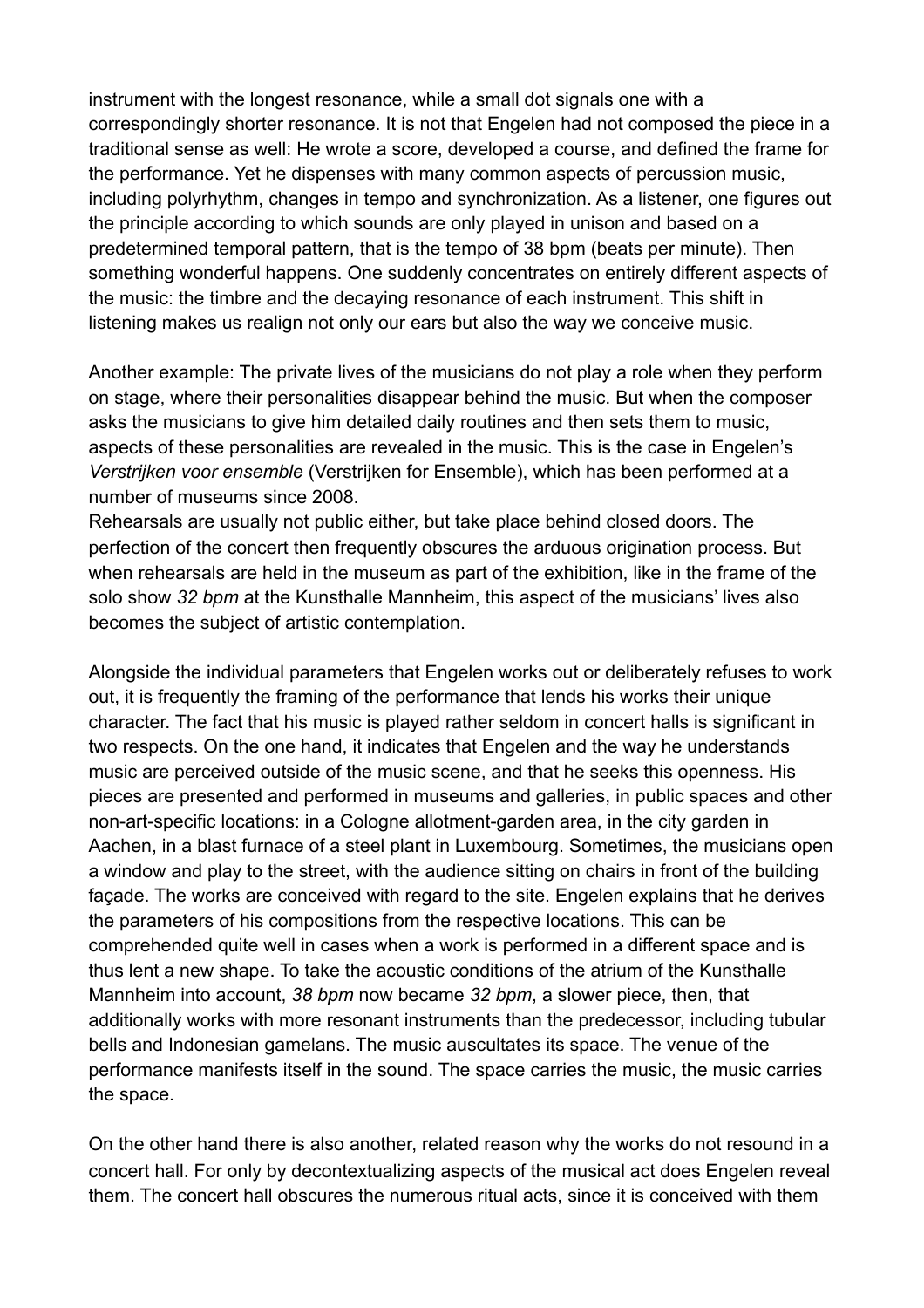in mind and we inevitably associate a concert hall with rituals, while in locations more foreign to music, the mechanisms of the music world become visible. In other words, when a musician places the sheets of music a bit awkwardly on his stand, we would probably laugh, but not call the gesture as such into question. Only in a context having little to do with music, like a museum, do the unusually arranged sheets refer to their role in the act of music-making. This distinguishes the works of Engelen from those of Mauricio Kagel, for instance, who also ironized many customs in the life of music, but always integrated these deviations from the norm in the performance, turning critique, for the most part, into humorous punch-lines. In contrast, Engelen's disassembly of the musical act is literal, conceptual, and fundamental. When a blackbird twitters Beethoven, because it imitates the corresponding ringtone of a cellphone—a project that Engelen developed for the Beethoven Stiftung in Bonn under the title *Oh Freunde, nicht diese Töne!* (Oh Friends, Not These Tones!) in 2007—then even the boundaries between art and nature are blurred.

His pieces also distinguish themselves substantially from those of visual artists engaging with music. The *School of Velocity* installation by Rodney Graham or his iconization of the album cover of the Deutsche Grammophon come to mind; or Janet Cardiff's staging of a 40-voice motet by Thomas Tallis; or Yves Klein's attempt to translate his monochrome paintings into an orchestra sound, or the conversations that the artists group TK holds as a band on stage. They all celebrate aspects of music. But Engelen does not celebrate. He disassembles, exposes, calls into question, reveals.

William Engelen's works do not take on a single form, but often exist in multiple manifestations. The ontology of a piece of music is usually exhausted in its score and its performance. New Music may have added further facets, such as the tape piece or the sound installation, but the musical work mostly continues to result in a singular form. It is an orchestra piece or a laptop performance, but not both. With Engelen, however, a work cannot only assume a number of shapes. He already develops his concepts with regard to diverse manifestations. The idea for a piece initially finds expression in a score. On the one hand, customary scores are visualizations of a musical thought, on the other, they are also performance instructions. But they are usually not artworks per se. For Engelen, the score already possesses an artistic value, as in *Falten for Percussion (2013)* that goes beyond its purely instructive character. The scripting of music, the handling of script, is an elementary subject matter in Engelen's approach. In a second step, the score is performed. But this does not exhaust the way in which music comes into existence. The performance is audiovisually recorded to make it the starting point of a multichannel installation, as was done with the piece *32 bpm* created for the Kunsthalle Mannheim. The music is experienced both ephemerally in a concert and permanently as an installation. Both versions are valid manifestations of the work. The installation does not document the performance, the performance does not supplement the installation. This is also true for the subsequent version—the release of an album.

Additional recordings are often made for record releases so that the album contains not only the recording of the performance. For *Today the Organ Has Played Beautifully Again* (2018), for example, Engelen experimented with the instrument in a variety of ways and recorded versions for the album that complement the concert. Therefore, the record is an